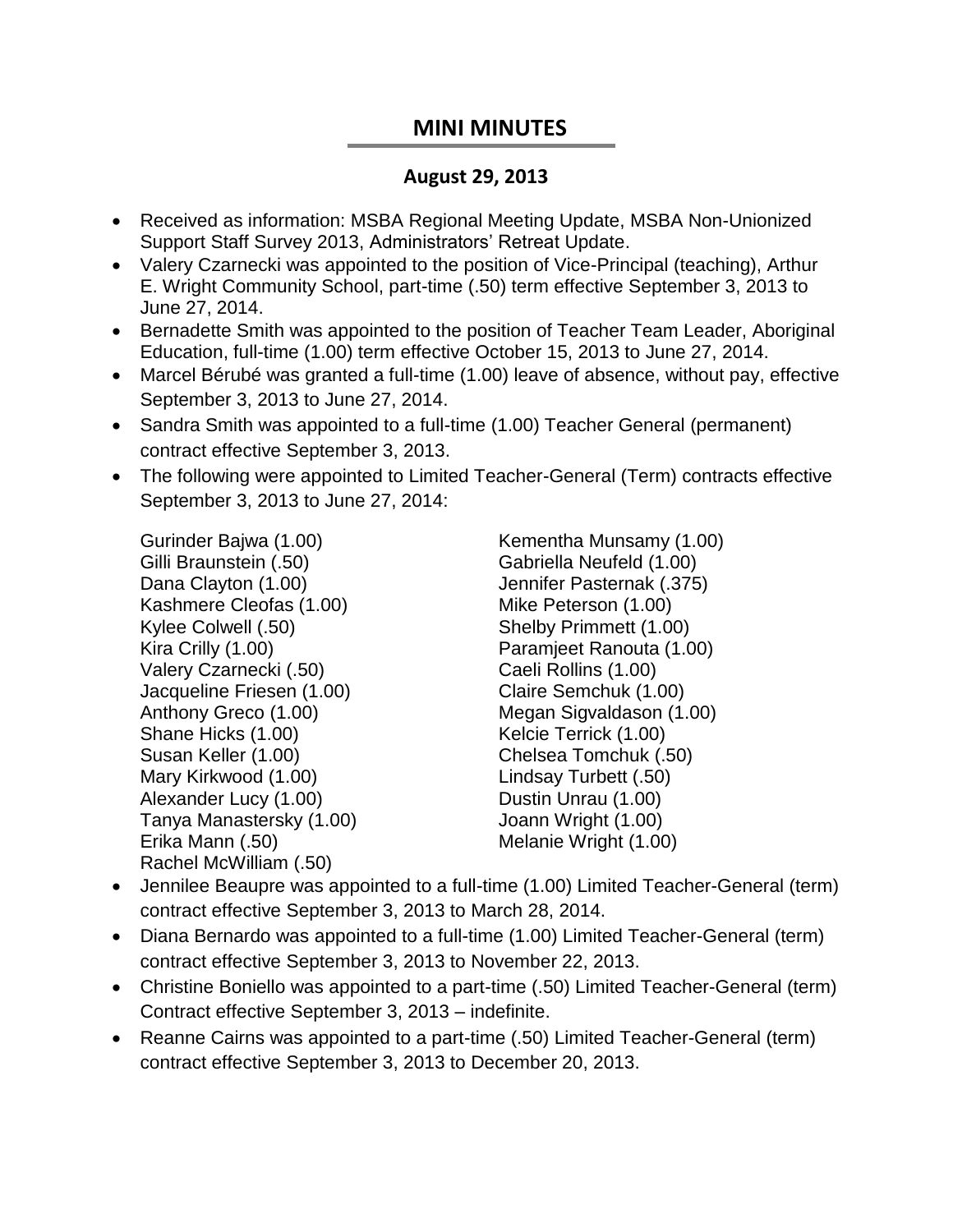- Cayla Cohen was appointed to a full-time (1.00) Limited Teacher-General (term) contract effective September 3, 2013 to November 29, 2013.
- Marley Dewar was appointed to a full-time (1.00) Limited Teacher-General (term) contract effective September 3, 2013 to March 28, 2014.
- Andrew Gamby was appointed to a full-time (1.00) Limited Teacher-General (term) contract effective September 3, 2013 to November 15, 2013.
- Alexa Klein was appointed to a full-time (1.00) Limited Teacher-General (term) Contract effective September 3, 2013 – indefinite.
- Helen Lagace was appointed to a full-time (1.00) Limited Teacher-General (term) contract effective September 3, 2013 to June 2, 2014.
- Amritdeep Purba was appointed to a full-time (1.00) Limited Teacher-General (term) contract effective September 3, 2013 to April 30, 2014.
- Joel Ramos was appointed to a full-time (1.00) Limited Teacher-General (term) contract effective September 3, 2013 to March 28, 2014.
- Evan Victoruk was appointed to a part-time (.50) Limited Teacher-General (term) contract effective September 3, 2013 to December 20, 2013.
- Appointed the following to Substitute Teacher contracts effective the 2013-2014 school year (see attached list).
- Louise Bigourdin was granted a leave of absence, part-time (.20), without pay, effective September 3, 2013 to December 20, 2013.
- Jasmin Cavanaugh was granted a leave of absence, part-time (.50), without pay, effective the 2013-2014 school year.
- Kirsten Dozenko was granted maternity and parental leave effective July 28, 2013 to September 1, 2014.
- Jenny Kemp was granted maternity and parental leave effective October 19, 2013 to October 19, 2014.
- Pamela Lussier was granted maternity and parental leave effective September 10, 2013 to September 1, 2014.
- Linda Mercier gave notice of intent to resign from the position of teacher effective June 28, 2013.
- The following were appointed to full time (1.00) educational assistant positions effective September 3, 2013:

Kwaku Andoh Jacqueline Andrushuk Katrina Bernardino Amanda Chrapchynski Sandra Condie Jasvir Ghuttora

Natasha Haines Jeffrey Koehn Matthew Lewis Tyrone Martin Anna Porczek Evan Roskosz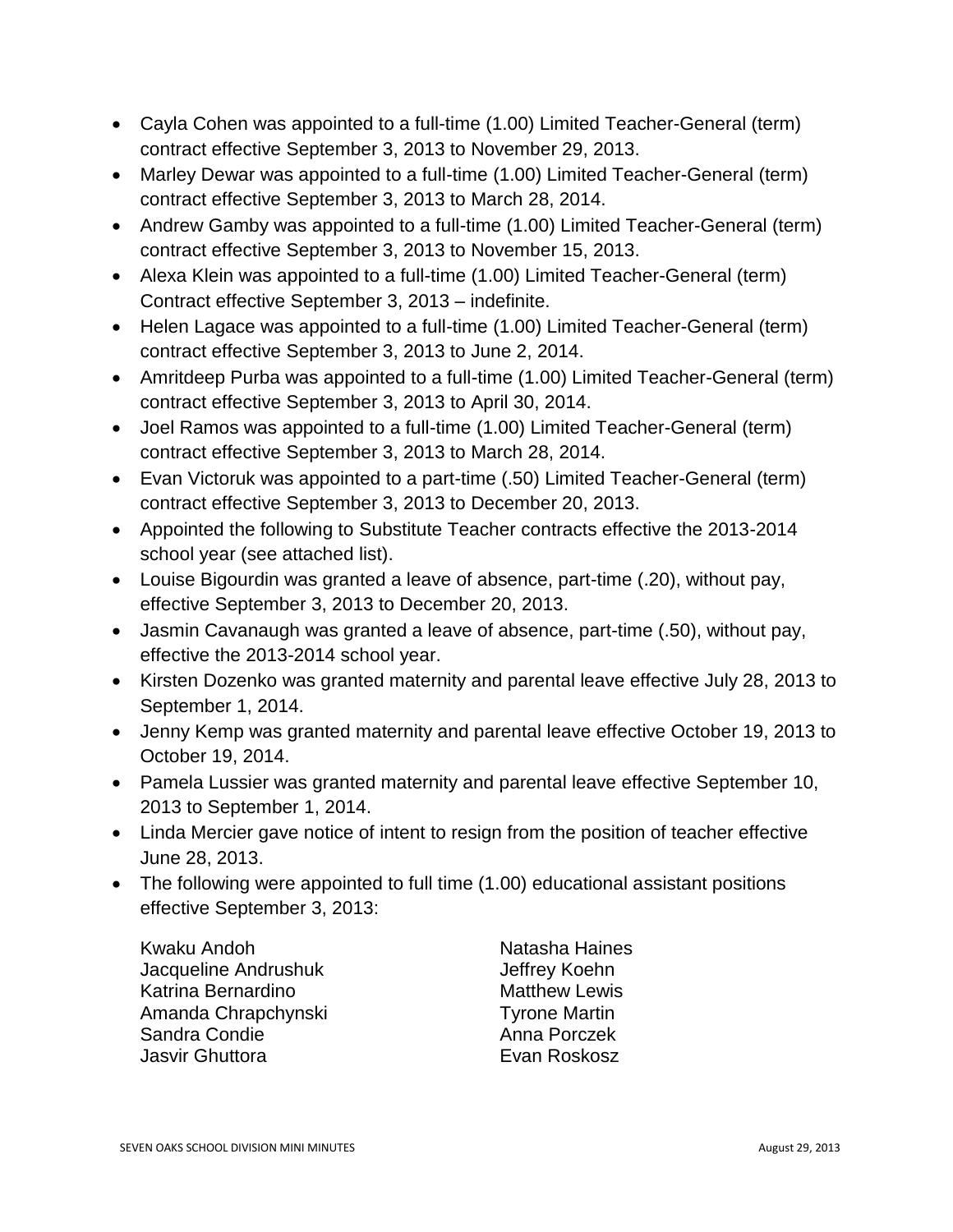- Maria Cullum was granted a part-time (.50) leave of absence effective the 2013- 2014 school year to serve as association president of the Educational Assistants of 7 Oaks.
- Granted the following Educational Assistants leaves of absence, without pay, effective the 2013-2014 school year:

| Linda Janzen (1.00)  | Joanne Roth (.50)  |
|----------------------|--------------------|
| Irene Krawchuk (.50) | Cole Summers (.50) |
|                      | David Wiebe (1.00) |

- Kyle McCartney was granted a full-time (1.00) leave of absence effective September 3, 2013 to May 2, 2014.
- Received notice of intent to resign from the following Educational Assistants effective August 30, 2013: Tara Ewanchuk, Bryan Robertson.
- Kelly Hunter gave notice of intent to resign from the position of Educational Assistant effective September 2, 2013.
- Angela Neufeld gave notice of intent to resign from the position of secretary-clerk effective August 19, 2013.
- Appointed to Dina Cantin to a full-time (1.00) child care assistant position and Nisha Desai to a part-time (.75) child care assistant position effective September 3, 2013.
- Colleen Zahedi was appointed to a part-time (12.5 hours per week) community coordinator position effective September 3, 2013.
- The following were appointed to the Immigrant Teacher Education Program effective September 3, 2013 to June 27, 2014: Monina Jocson, Fernando Lopez-Morales, Marisol Manangan, Sadia Naseem, Swati Prabhakar, Shabnam Siddiqui.
- Approved:
	- **That the employment of Mr. Julian (Les) Szumskyj be terminated without further** notice for just cause effective August 30, 2013.
	- That the Board maintain the Extended Health Benefit Plan premium at the current level and increase the dispensing fee from \$4.00 to \$6.00 and increase the paramedical coverage maximum from \$750.00 to \$850.00.
	- That the Board request the permission of The Public Schools Finance Board to increase the capital reserve for the Maples Commons Addition to \$8 million.
	- That By-Law No. 4-2013 for the purpose of borrowing the sum of \$1,095,900.00 Dollars for the purpose of the 2012-13 Portable Classrooms at Arthur E. Wright, O.V. Jewitt and James Nisbet Community Schools be given first reading.
	- **That the Board submit its Five Year Capital Plan Update 2014-15 to 2019-20 to** The Public Schools Finance Board.
- Approved for payment:
	- Cheques #2133568-#2134001 and #685-#738, US\$ cheques #213153- #213166, direct deposits #20136658-#20137562 and pre-authorized debits #201258-#201284 in the amount of \$4,038,185.95.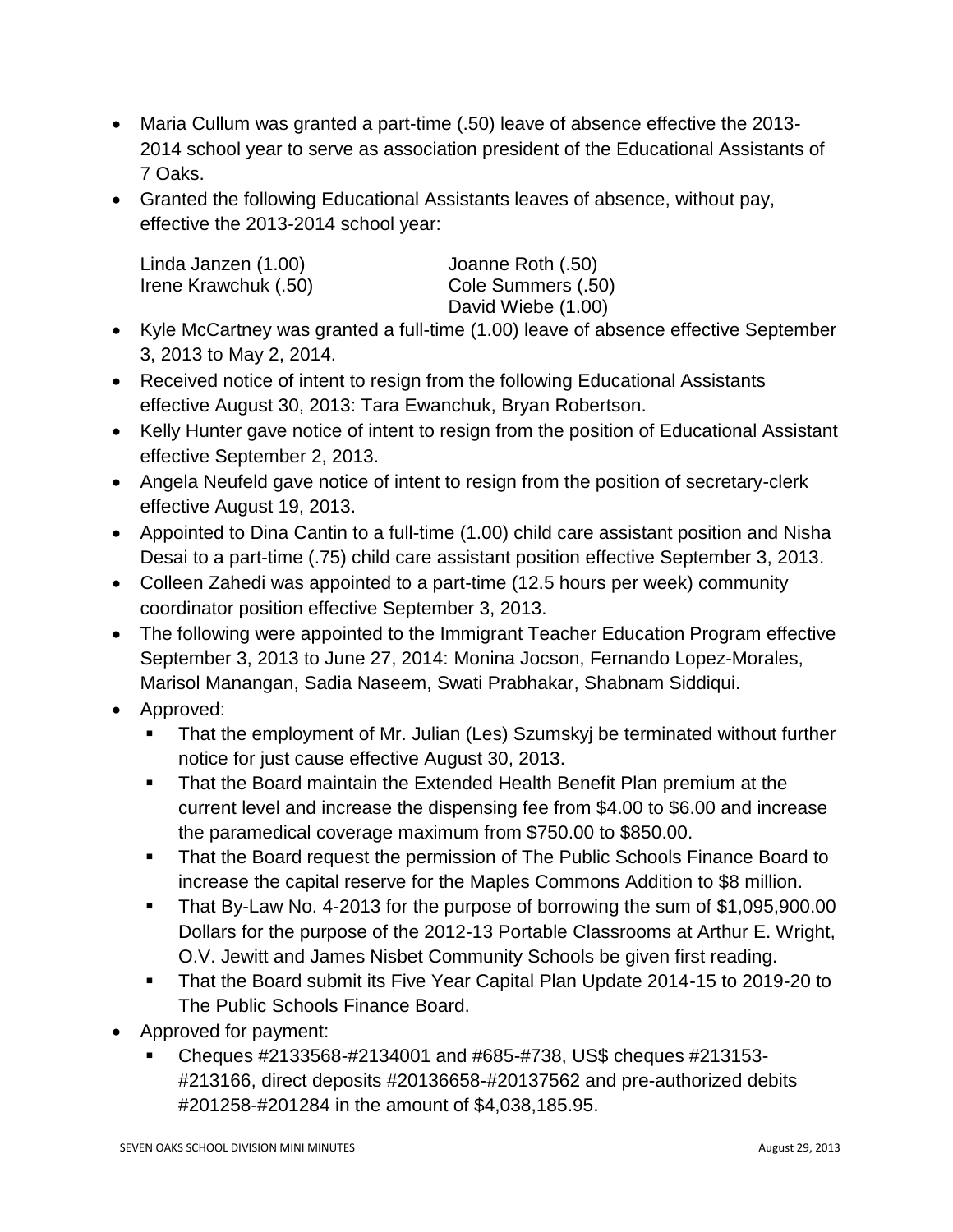- Cheques #2134002-#2140137 and #739-#741, US\$ cheques #213167- #214003, direct deposits #20137563-#20140287 and pre-authorized debits #2014001-#2014009 in the amount of \$4,143,517.90.
- Invoice No. 9145 for the Maples Roof Phase 2 project in the amount of \$2,442.67 be paid to Agassiz Consulting Group Ltd.
- Certificate of Payment No. 1 for the Maples Commons Addition project in the amount of \$217,392.30 be paid to Bockstael Construction Limited.
- **Statutory Holdback on Certificate of Payment No. 1 for the Maples Commons** Addition project in the amount of \$16,787.05 be paid to the SOSD/Bockstael Construction account.
- Certificate of Payment No. 2 for the Amber Trails School project in the amount of \$934,926.71 be paid to Bockstael Construction Limited.
- Statutory Holdback on Certificate of Payment No. 2 for the Amber Trails School project in the amount of \$72,195.11 be paid to the SOSD/Bockstael Construction account.
- Certificate of Payment No. 3 for the Amber Trails School project in the amount of \$756,312.95 be paid to Bockstael Construction Limited.
- Statutory Holdback on Certificate of Payment No. 3 for the Amber Trails School project in the amount of \$58,402.54 be paid to the SOSD/Bockstael Construction account.
- Invoice No. 11-157-4 for the Maples Roof Phase 2 project in the amount of \$1,981.88 be paid to Kowalchuk Consulting Engineers.
- Certificate of Payment No. 2 for the Maples Geothermal project in the amount of \$214,794.81 be paid to Loewen Mechanical Ltd.
- **Statutory Holdback on Certificate of Payment No. 2 for the Maples Geothermal** project in the amount of \$15,549.82 be paid to the SOSD/Loewen Mechanical-448 Maples Geothermal account.
- Certificate of Payment No. 3 for the Maples Geothermal project in the amount of \$803,075.08 be paid to Loewen Mechanical Ltd.
- Statutory Holdback on Certificate of Payment No. 3 for the Maples Geothermal project in the amount of \$58,137.68 be paid to the SOSD/Loewen Mechanical
- **IDED** 10. W-2013-114 for the Amber Trails School project in the amount of \$7,946.82 be paid to M. Block & Associates Ltd.
- Invoice No. W-2013-152 for the Amber Trails School project in the amount of \$1,460.64 be paid to M. Block & Associates Ltd.
- Invoice No. W-2013-153 for the Amber Trails School project in the amount of \$1,627.50 be paid to M. Block & Associates Ltd.
- Invoice No. 5489 for the Victory Site Day Care project in the amount of \$3,413.23 be paid to MCM Architects Inc.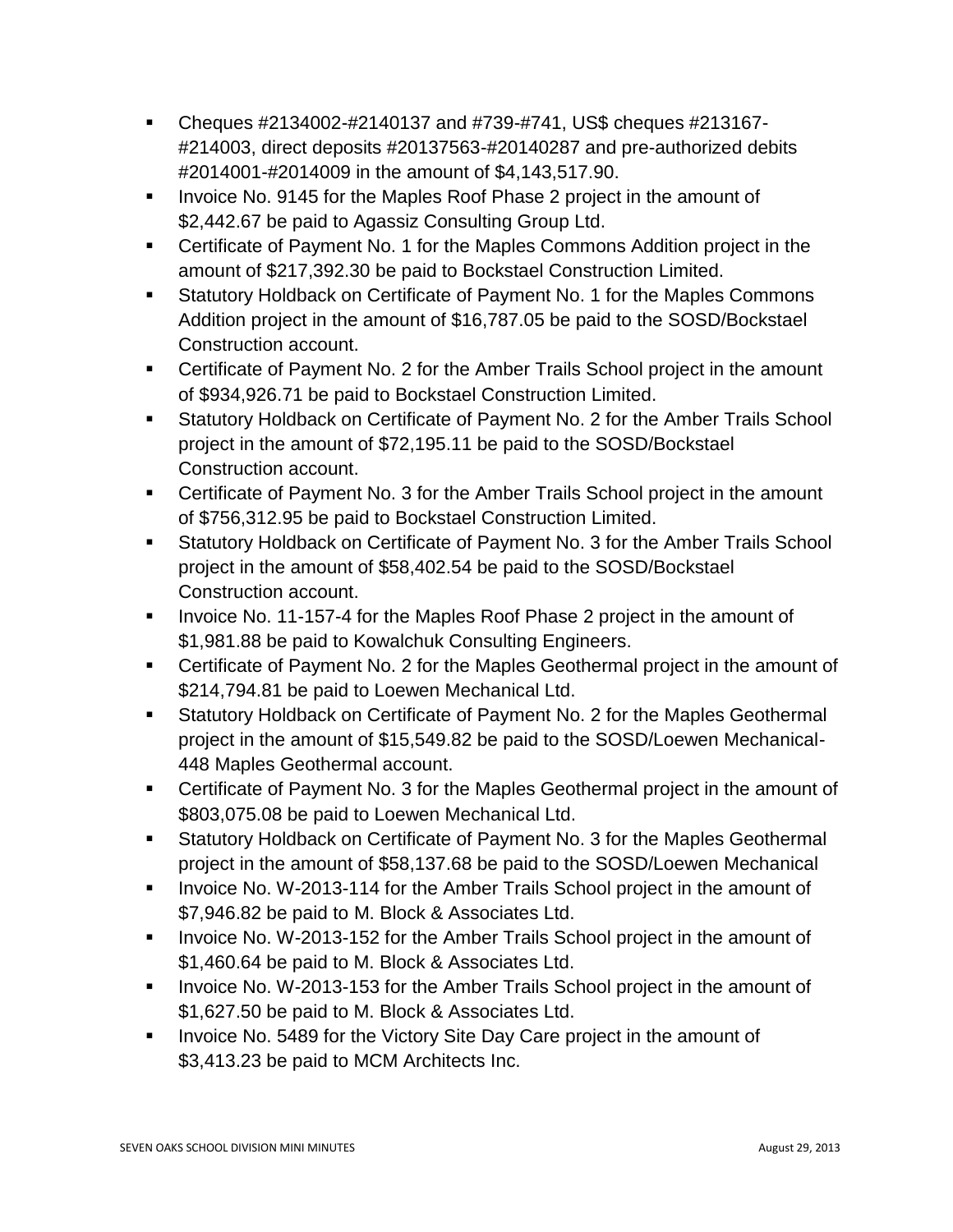- Invoice No. 8723 for the Amber Trails School project in the amount of \$892.50 be paid to The National Testing Laboratories Limited.
- **IDED 12016 Form Step 2016** for the Maples Commons Addition project in the amount of \$21,762.71 be paid to Number Ten Architectural Group.
- **IDED** 12071 for the Maples Commons Addition project in the amount of \$12,282.06 be paid to Number Ten Architectural Group.
- **IDED** 12089 for the Elwick Elevator & Grooming Room project in the amount of \$3,061.61 be paid to Number Ten Architectural Group.
- **Invoice No. 12090 for the Edmund Partridge Elevator & Grooming Room project** in the amount of \$4,155.38 be paid to Number Ten Architectural Group.
- **Invoice No. 12277 for the Edmund Partridge Elevator & Grooming Room project** in the amount of \$1,349.46 be paid to Number Ten Architectural Group.
- **IDED 10. 3988 for the Victory Site Day Care project in the amount of** \$2,638.60 be paid to Prairie Architects Inc.
- **IDED** 10.4055 for the Amber Trails School project in the amount of \$16,355.71 be paid to Prairie Architects Inc.
- Invoice No. 4096 for the Amber Trails School project in the amount of \$19,874.77 be paid to Prairie Architects Inc.
- **IDED** 10.4115 for the Amber Trails School project in the amount of \$19,045.33 be paid to Prairie Architects Inc.
- **IDED** 10.4141 for the Amber Trails School project in the amount of \$15,265.33 be paid to Prairie Architects Inc.
- **IDED 13106 Follow Incorde** Stepmont and West St. Paul Schools in the amount of \$12,852.00 be paid to PSA Studio Inc.
- Conference Reports:
	- Rick Kraychuk, Teacher, Edmund Partridge Community School: The Canadian Counselling and Psychotherapy Association 2013 Annual Conference, May 14 to 17, 2013 - Halifax, Nova Scotia.
	- Krystin Cullum, Teacher, A.E. Wright Community School: International Reading Association's 58th Annual Convention, April 19 to 22, 2013 - San Antonio, Texas.
	- Meghan Corbett, Teacher, A.E. Wright Community School: International Reading Association's 58th Annual Convention, April 19 to 22, 2013 - San Antonio, Texas.
	- Jill Ponech, Teacher, Maples Collegiate: National Council of Teachers of Mathematics, April 17 to 20, 2013 - Denver, Colorado.
	- Michael Mann/Christopher Spiers/Daniel Vaarmeyer, Teachers, Elwick Community School: Learning Forward Conference 2013, December 3 to 5, 2012 - Boston, Massachusetts.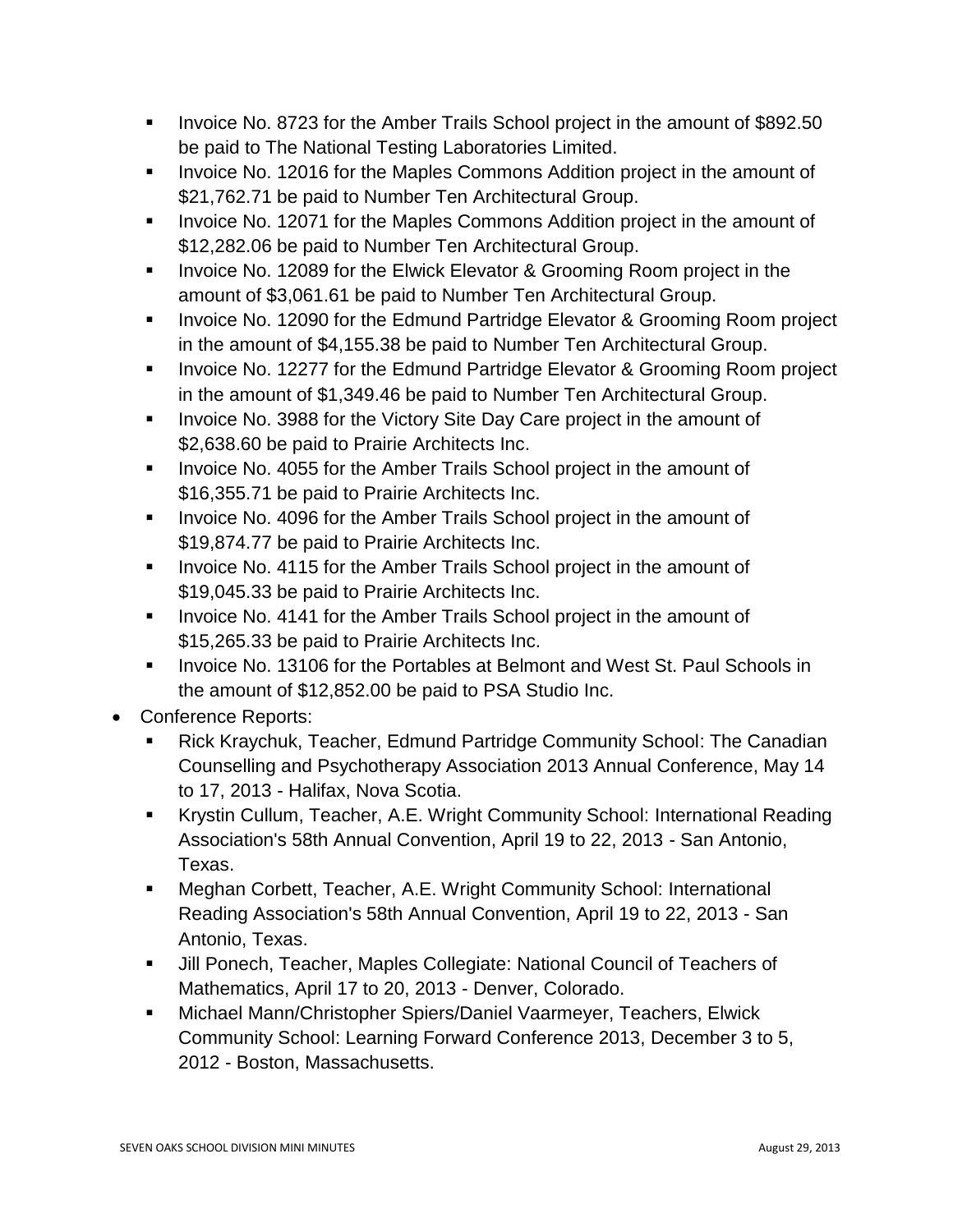- Pat Fulcher, Teacher, École Riverbend Community School: International Reading Association's 58th Annual Convention, April 19 to 22, 2013 - San Antonio, Texas.
- **Karen Mozdzen, Teacher, H.C. Avery School: The Canadian Counselling and** Psychotherapy Association Conference 2013, May 14 to 17, 2013 - Halifax, Nova Scotia.
- Shira Cohen/Cindy Yusim/Lyana Hoydalo, Social Workers, Educational and Clinical Support Services: The Canadian Counselling and Psychotherapy Association Conference 2013, May 14 to 17, 2013 - Halifax, Nova Scotia.
- Jennie Ruhr/David Zynoberg, Teachers, Met School: Big Bang 11, August 8 to 10, 2012 - Providence, Rhode Island.
- Matt Turner, Teacher, O.V. Jewitt Community School: National Art Education Association National Conference, March 7 to 10, 2013 - Fort Worth, Texas.
- Natasha Deen, Teacher, Maples Collegiate: National Council of Teachers of Mathematics, April 14 to 17, 2013 - Denver, Colorado.
- Sherri Reimer, Teacher, École Leila North Community Centre: National Council for Exceptional Children Conference, April 3 to 6, 2013 - San Antonio, Texas.
- Jennifer Pasternak, Teacher, Adult Learning Centre: National Conference of Teaching Mathematics, April 16 to 20, 2013 - Denver, Colorado.
- **Bernadette Smith, Teacher, A.E. Wright Community School: Hawaii** International Conference on Education, January 6 to 9, 2013 - Honolulu, Hawaii.
- Megan Brett, Teacher, École Belmont: Urgency and School Change Conference, March 20 to 22, 2013 - Seattle, Washington.
- Krista Ballantyne/Dana Crawford/Nicole Reay, Teachers, Elwick Community School: Daily 5 and CAFE Conference, October 2012 - Las Vegas, Nevada.
- Jennifer Jones, Teacher, Maples Collegiate: National Council of Teachers of Mathematics, April 17 to 20, 2013 - Denver, Colorado.
- Julie Southam, Teacher, École James Nisbet Community School: Canadian Counselling and Psychotherapy Association 2013 Annual Conference, May 15 to 17, 2013 - Halifax, Nova Scotia.
- Pat Malis, Library Technician, École Constable Finney School: International Reading Association Annual Convention, April 19 to 22, 2013 - San Antonio, Texas.
- Hasmita Trivedi, Teacher, École Riverbend Community School: International Reading Association's 58th Annual Convention, April 19 to 22, 2013 - San Antonio, Texas.
- Eva Moszkiewicz, Teacher, O.V. Jewitt Community School: National Council of Teachers of Mathematics, April 17 to 20, 2013 - Denver, Colorado.
- Karen Romanoff, Teacher, A.E. Wright Community School: International Reading Association's 58th Annual Convention, April 19 to 22, 2013 - San Antonio, Texas.
- Jeff Morris, Teacher, O.V. Jewitt Community School: National Art Education Association National Conference, March 7 to 10, 2013 - Fort Worth, Texas.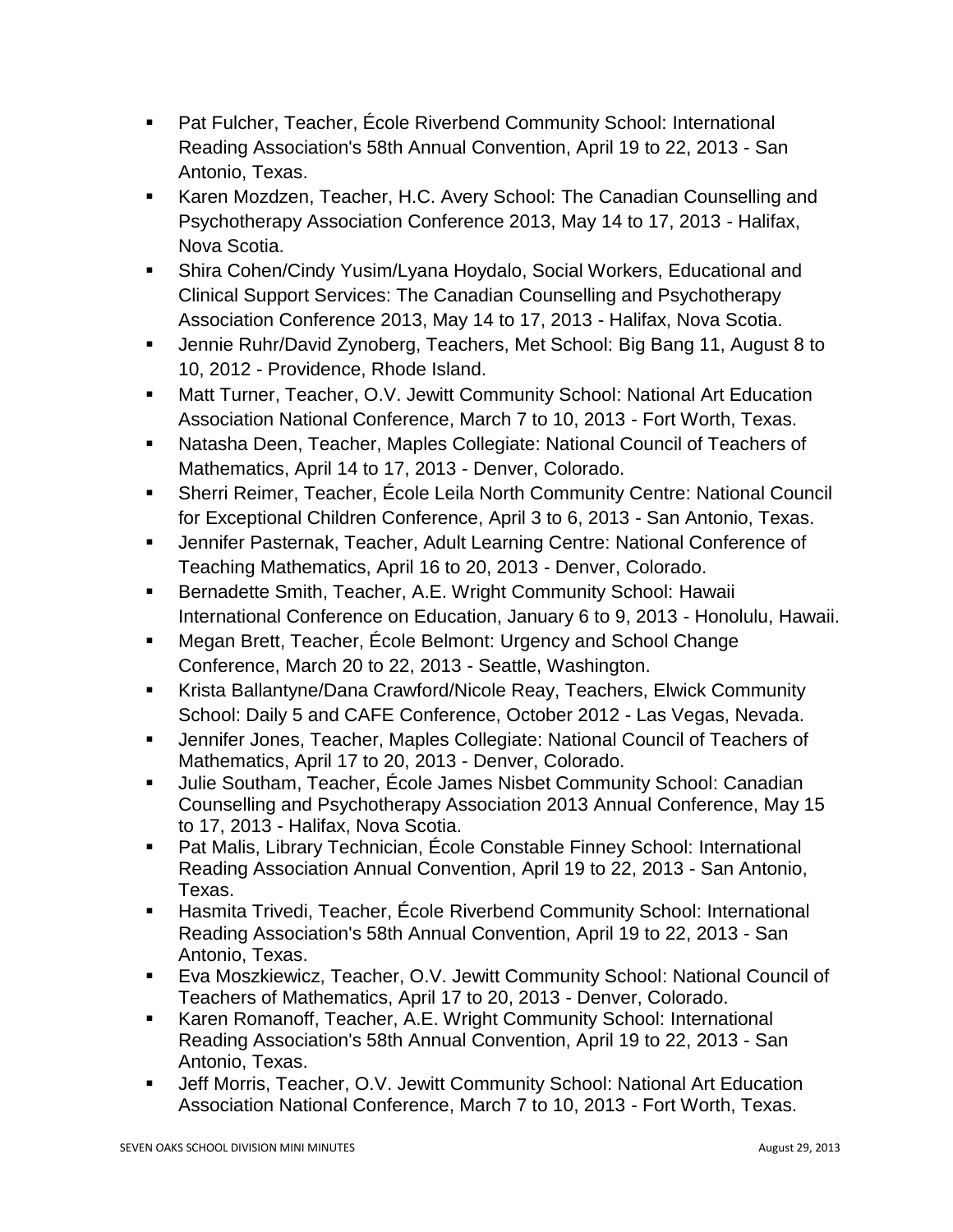- Christine Michaleski, Teacher, École Belmont School: Urgency and School Change Conference, March 20 to 22, 2013 - Seattle, Washington.
- Correspondence received from:
	- Manitoba News Release: June 18, 2013 Province helping students to create a more sustainable environment for the future: Allan. 2013-14 ESD Grant Recipients (note: includes Maples Bike Club).
	- Manitoba News Release: June 19, 2013 Major Investment in Smaller Class Sizes will Mean More One-On-One Attention for Students: Premier. Province Announces 28 New and Expanded Classrooms Under Kindergarten to Grade 3 Smaller Class Size Initiative.
	- Manitoba News Release: June 24, 2013 Province announces new plain language report cards coming home to parents, showing comprehensive picture of children's progress.
	- Floyd Martens, President, Manitoba School Boards Association: Letter to British Columbia School Trustees Association congratulating them on an outstanding conference (CSBA Congress 2013).
	- Floyd Martens, President, Manitoba School Boards Association: Letter to MASS regarding the National Inventory of Interventions for LGBTQ-Inclusive Schools study.
	- Breann Giancola, Graduate, Maples Collegiate: Seven Oaks Wind Ensemble experience.
	- Nancy Allan, Minister of Education: Approval for West St. Paul to extend the Balanced School Day model for the 2013-2014 school year.
	- Nancy Allan, Minister of Education: Approval for Governor Semple School to implement the Balanced School Day model for the 2013-2014 school year.
	- Andrea Lamboo Miln, Coordinator, Healthy Schools Initiative: Funding changes to the Healthy School Initiative for the 2013-2014 school year.
	- Manitoba Teachers' Society: Notice of premium rate decrease for the MTS Disability Benefits Plan for the 2013-2014 school year.
	- Jackie Redekop, Bright Futures Analyst, Manitoba Children and Youth Opportunities: Wayfinders fourth disbursement for the 2012/2013 program year.
	- Nancy Allan, Minister of Education: Capital funding and space requirements.
	- Keith Thomas, Risk Manager, Manitoba School Boards Association: 2013-2014 "Voluntary" Student Accident Insurance.
	- Don Smith, Managing Partner, ORG Canada: Rate Increase effective August 1, 2013.
	- Garry Draper, Board Chairperson, Fort La Bosse School Division: Letter to Manitoba School Boards Association regarding the Manitoba Public School Employees Dental & Extended Health Benefits Plan.
	- Loreley Fehr, Chair, Board of Trustees, Pine Creek School Division: Letter to Manitoba School Boards Association regarding the Manitoba Public School Employees Dental & Extended Health Benefits Plan.
	- Garth Nichol, Chairperson of the Board, Turtle Mountain School Division: Letter to Manitoba School Boards Association regarding the Manitoba Public School Employees Dental & Extended Health Benefits Plan.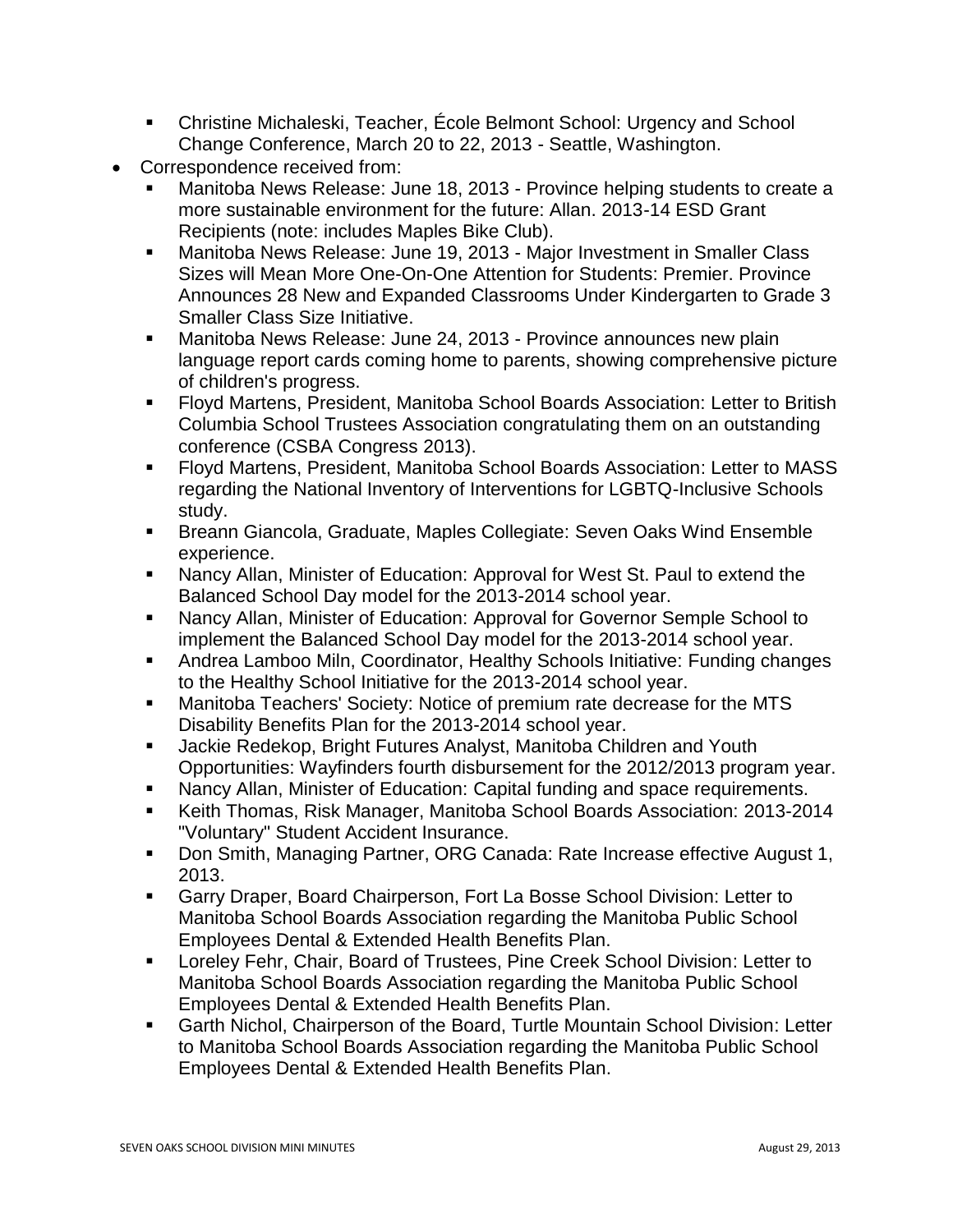- **EXECT** Linda Phillips, Board Chair, Southwest Horizon School Division: Letter to Manitoba School Boards Association regarding the Manitoba Public School Employees Dental & Extended Health Benefits Plan.
- **Tracey Holness, Vice-Chair, Red River Valley School Division: Letter to** Manitoba School Boards Association regarding the Manitoba Public School Employees Dental & Extended Health Benefits Plan.
- Joe Trubyk, Labour Relations Consultant, Manitoba School Boards Association: June 18, 2013 Memo regarding Important Extended Health Information.
- Joe Trubyk, Labour Relations Consultant, Manitoba School Boards Association: April 18, 2013 Memos regarding New MSBA/MTS Dental and Extended Health Trust.
- **Manitoba News Release: July 2, 2013 Province to strengthen anti-bullying** action plan. New Provincial Code of Conduct to ensure safe schools, clear, consistent disciplinary consequences for bullying: Allan.
- Manitoba News Release: July 10, 2013 School's out for summer and construction is underway on new science labs for Winnipeg high schools. New labs giving students access to latest technology, quality education: Allan (Note: includes Garden City Collegiate).
- Manitoba Finance, Taxation Division: Issued June 2013 Information Notice RST 13-08 Retail Sales Tax Act. 2013 Budget - Retail Sales Tax Changes (rate changes and changes to exemptions).
- Kelly Henderson, Manager, Finance and Administration, Manitoba Schools Finance Board: Revenue Canada confirmed that Group Travel Accident Insurance is a taxable benefit, retroactive to January 1, 2013, due to the Federal Government's March 2013 budget which contained changes to how the Income Tax Act is applied.
- George Coupland, Director, Labour Relations, Manitoba School Boards Association: FlexPay Update from Workers Compensation Board of Canada.
- Workers Compensation Board of Manitoba: WCB Update June 2013.
- Workers Compensation Board of Manitoba: WCB Client Profile Report to June 30, 2013. Client Profile Reports will no longer be printed, effective November 1, 2013. WCB's SAFE Work Reports are available online at [www.wcb.mb.ca.](http://www.wcb.mb.ca/)
- **Kevin Chief, Minister of Children and Youth Opportunities: Grant funding for** Seven Oaks Early Years Coalition has been included in the 2013-14 spending estimates of Healthy Child Manitoba, Manitoba Children and Youth Opportunities, subject to the Legislature's approval.
- Grant Ostir, Western Financial Group: Manitoba Schools Insurance July 1, 2013 Renewals.
- **EXECT Analysis Engineerism Instancer Insurance Insurance:** Linda Baker, Client Services Managers, Western Computance: 2013-14 Automobile Extension Insurance Renewal.
- Chris Hagen, Senior Field Officer, MB Education, Pupil Transportation Unit: School Bus Inspection of Units 10.81, 10.82, 10.83, 10.84.
- Wayne Shimizu, Secretary-Treasurer, Seven Oaks School Division: Memo confirming compliance with The Public Sector Disclosure Act.
- Labour Relations, Manitoba School Boards Association: July 2013 Update CPI, Unemployment Rate, Regional Trends.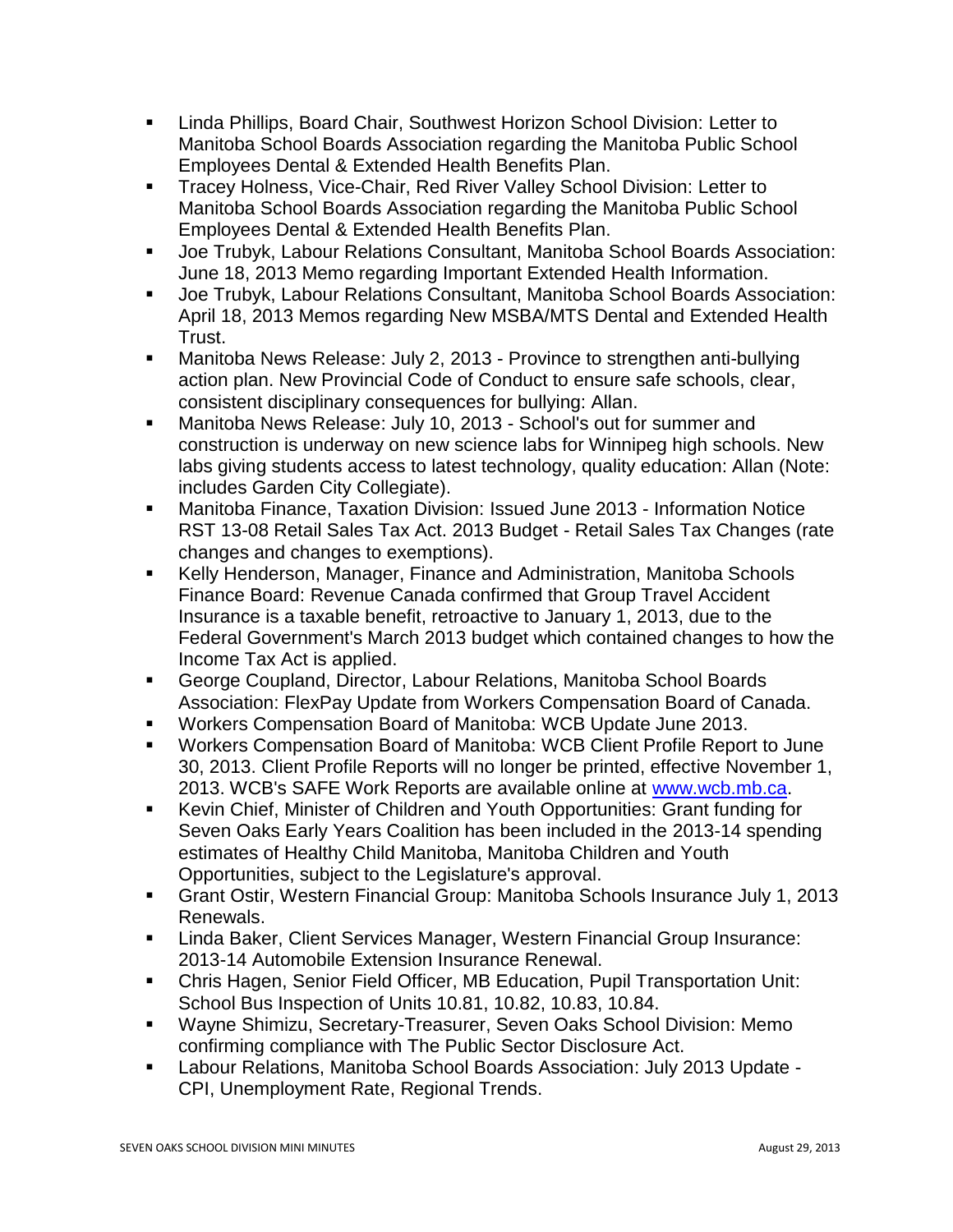- Labour Relations, Manitoba School Boards Association: August 2013 Update CPI, Unemployment Rate, Regional Trends.
- Labour Relations, Manitoba School Boards Association: High Risk Patrol list.
- Andrea Lawson, Project Leader, Public Schools Finance Board: Proposed Land Transaction/Exchange with the City of Winnipeg - Lands located near Leila North Community School, Plan No. 8095/5.
- Ashley Taylor, Teacher, Leila North Community School: Leila North Community School landscaping.
- Wayne Shimizu, Secretary-Treasurer, Seven Oaks School Division: Letter to Manitoba Labour Board regarding CUPE Local 2348.
- Veronique Allard, Organizer, Canadian Union of Public Employees, Manitoba Regional Office: Letter to Manitoba Labour Board regarding CUPE Local 2348 and Wayfinders Manitoba Inc. - Application for Certification.
- Brenda Grouette, Board Officer, Manitoba Labour Board: Certificate issued by Manitoba Labour Board respecting CUPE Local 2348 and Seven Oaks School Division.
- W. Weston, Administrative Secretary, The Highway Traffic Board: Agenda for The Highway Traffic Board Hearing (includes Permit Application, Post-Time sign for West St. Paul School).
- Nancy Allan, Minister of Education: Eco-Globe awareness level of sustainability for the 2012-2013 school year awarded to: H.C. Avery School, École Leila North Community School, West Kildonan Collegiate.
- **Doreen Devloo, Land Management Coordinator, Property Development,** Manitoba Hydro Surplus Corporation Property - Part of Lot A, Plan 28171 WLTO in OTM Lot 18, Parish of Kildonan, Adjacent to Court Avenue, Winnipeg, Manitoba.
- Wayne Shimizu, Secretary-Treasurer, Seven Oaks School Division: Letter to KDR Design Builders (Commercial) Inc. regarding Maples Commons Tender.
- Wayne Shimizu, Secretary-Treasurer, Seven Oaks School Division: Letter to The Public Schools Finance Board regarding the self-funded Maples Commons Addition project.
- Remi Bisson, Chief Financial Officer, Bockstael Construction Limited: Maples Collegiate Student Commons Addition - Bonds and Insurance.
- Andrea Lawson, Project Leader, The Public Schools Finance Board: Maples Collegiate - Approval to Proceed with Self-Funded Project, Authorization to Proceed to Construction.
- **Brad Loewen, City of Winnipeg: City of Winnipeg building code requires the** application of a high importance factor to the Maples Collegiate Student Commons Addition project.
- John Wassenaar, Number Ten Architectural Group: Change Order No. 2 for Maples Collegiate Student Commons Addition.
- Konrad A. Erickson, Project Leader, The Public Schools Finance Board: 2013- 14 Portables Program -École Belmont and West St. Paul School.
- Doug Hanna, MAA, Partner, Number TEN Architectural Group: Elwick & Edmund Partridge School Elevators - Design Development submission to The Public Schools Finance Board.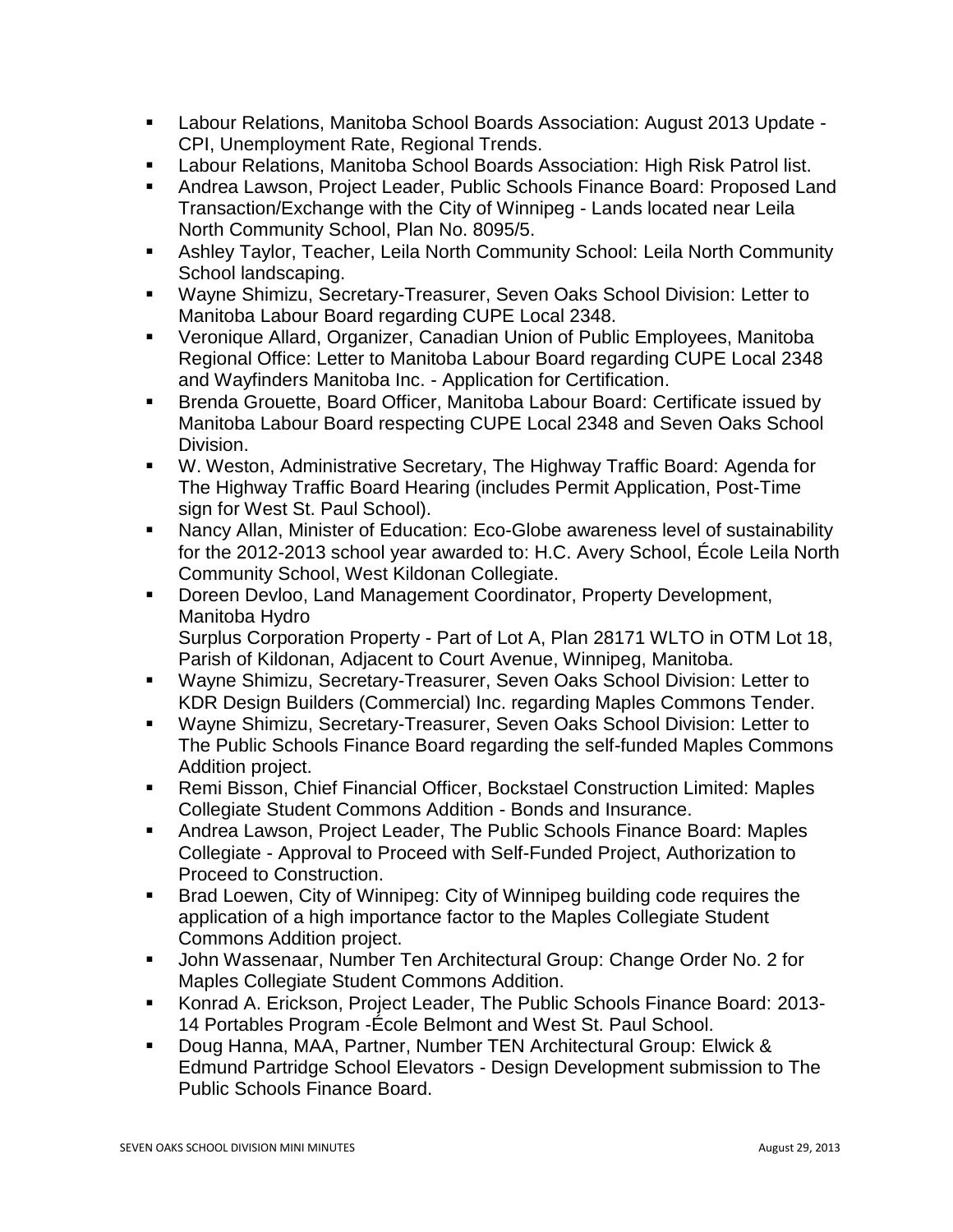- Cynthia Hyrich, Public Sector Account Officer, Manitoba Hydro: Approval of the Amber Trails Community School application for the Power Smart New Buildings Program - Custom Design Path.
- Wayne Shimizu, Secretary-Treasurer, Seven Oaks School Division: Letter to The Public Schools Finance Board regarding Amber Trails Community School Site reimbursement.
- Liane Wychreschuk, Prairie Architects Inc.: Amber Trails Community School Proposed Change Notice No. 3.
- Liane Wychreschuk, Prairie Architects Inc.: Amber Trails Community School Site Observation Report No. 01.
- Liane Wychreschuk, Prairie Architects Inc.: Amber Trails Community School Change Order No. 4.
- **Jamie Kozak, Associate Architect, Prairie Architects Inc.** Amber Trails Community School - additional silt excavation beneath asphalt roadways and parking.
- **Paul Anderson, Director of Operations, Seven Oaks School Division: Update on** Amber Trails School project - block walls starting today.
- Andrea Lawson, Project Leader, The Public Schools Finance Board: Andrews Early Learning Centre -Victory School Stand-alone Childcare, Approval to Proceed to Hire Building Envelope Commissioning Agent.
- **MCM Architects Inc.: Invitation to Bid Victory School Daycare.**
- MCM Architects Inc.: Victory School Daycare Addendum No. 4.
- Robert Obirek, MAA, MCM Architects Inc.: Victory School Daycare Tender Opening.
- Wayne Shimizu, Secretary-Treasurer, Seven Oaks School Division: Letter to The Public Schools Finance Board regarding Victory School Daycare Tender Recommendation.
- Andrea Lawson, Project Leader, The Public Schools Finance Board: Victory School - Andrews Early Learning Center, Stand-alone Childcare, Project Support for MCM Design.
- Floyd Martens, President, Manitoba School Boards Association: Children's Safety Village Proposal.
- Manitoba Children & Youth Opportunities: Save the Date *Practical Crime Prevention: From Research to Frontline Application,* November 13 (evening event) and November 14 (day event).
- **Seven Oaks General Hospital Foundation: One Sweet Affair Tuesday, October** 22, 2013.
- Selkirk and District Planning Area: RM of West St. Paul Notice of Hearing re Land Use Zoning application.
- Queenston School Sheila Sweatman Gymnasium Brochure.
- Daniella DeMaré, Coordinator, Breakfast for Learning: Letter informing the support to Maples Collegiate for the 2012-2013 school year, helping to ensure that every child attend school well-nourished and ready to learn as well as the 2012-2013 newsletter.
- United Way of Winnipeg Annual Report 2012-2013.
- Stories of Food: Nourishing Winnipeg Brochure.